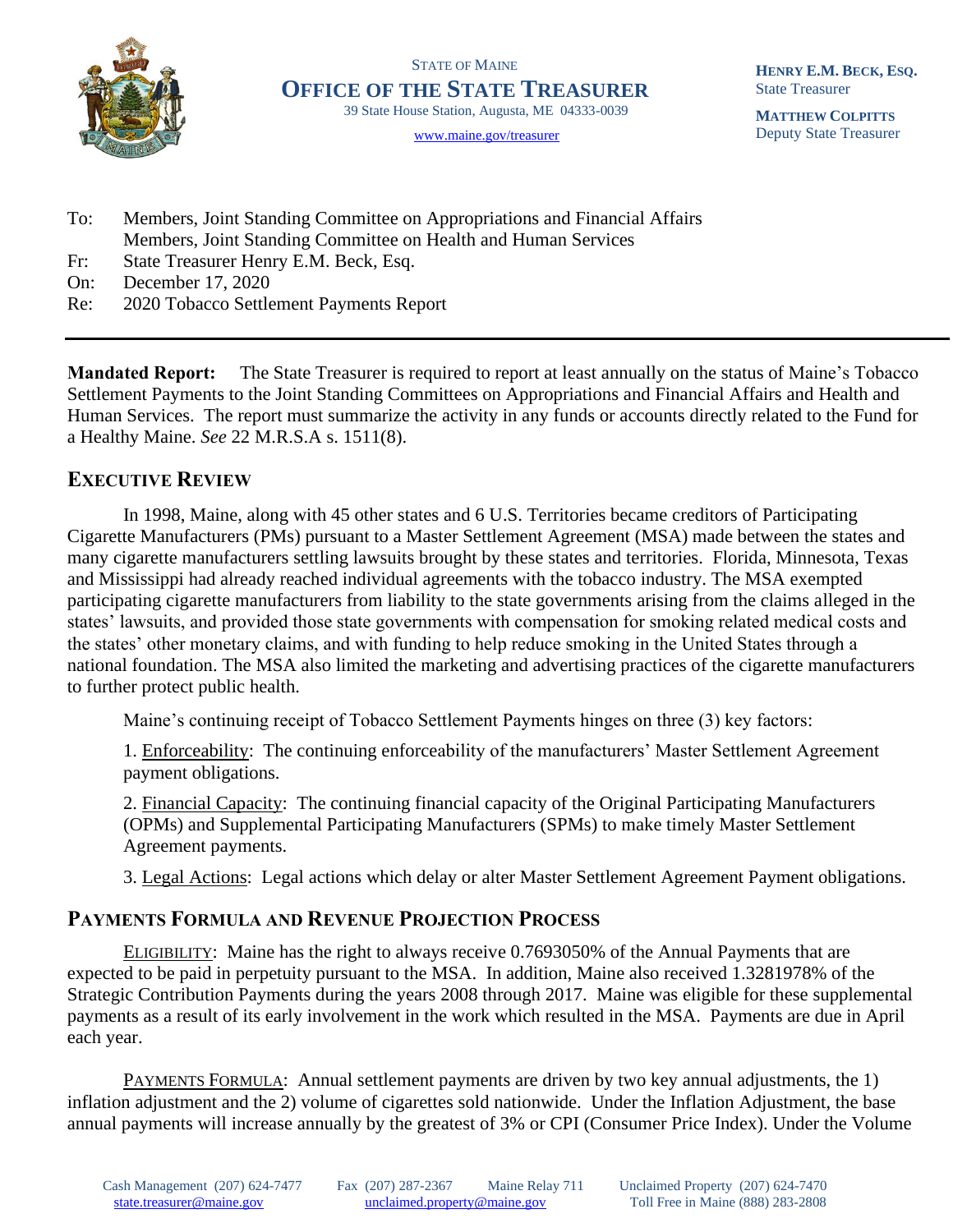Adjustment, the MSA tobacco payments due from the manufacturers are either reduced or increased depending on whether the OPMs' national sales volumes for a given sales year are less than or greater than, respectively, the national cigarette sales volumes for 1997. Maine's Tobacco Settlement Payments are directly related to the shipments of cigarettes nationwide, without regard to increases or decreases in Maine cigarette sales.

REVENUE PROJECTION PROCESS: The Treasurer's Office organizes a meeting of the Maine Attorney General's Office, the State Budget Office and the Legislature's Office of Fiscal and Program Review in advance of the Spring Revenue Forecasting Committee meeting in order to reach consensus on the revenue forecast. That meeting agenda includes a review of an econometric model available from the National Association of Attorneys General that projects domestic consumption of cigarettes. Each meeting also discusses the likely impacts on Maine's payments stream of any disputes pending under the MSA. These disputes, and the timing and direction of their outcomes, present significant volatility to the revenue stream projection process.

Under the MSA, a PM may be entitled to a reduction in its annual payment obligation for the Non-Participating Manufacturer Adjustment if two (2) things are determined in its favor: First, an economic firm determines that the disadvantages imposed upon it by the MSA were a significant contributing factor in its loss of market share to non-participating manufacturers (NPMs), and; Second, recovery of this NPM Adjustment amount from an individual state is dependent on a) whether the state had a qualifying statute governing NPM escrow deposits in place during the relevant sales year and b) whether the individual state diligently enforced that qualifying statute.

Once the PMs dispute the calculated amount they owe by claiming entitlement to the NPM Adjustment, they have three options under the MSA. They may pay the contested amount to the State anyway, as Phillip Morris did for sales years 2003-2009, or the PM may place the amount in a disputed payment account, which R.J. Reynolds did for sales years 2003-2010 (excepting sales year 2006, for which it withheld the NPM Adjustment amount), and which Phillip Morris did for the first time with its April 2011 payment. To date R.J. Reynolds has escrowed more than \$2.1 billion into the disputed payments account for the NPM Adjustment for those sales years. Finally, the PMs may simply withhold the entire amount they dispute from their annual payments, and many PMs have done this.

Beginning in sales year 2003 (and expected for every sales year thereafter), the PMs have claimed that they are entitled to an NPM Adjustment, which would result in a decrease in the amount the PMs owe under the MSA for any year in which the PMs' argument succeeds. The 2003 NPM Adjustment dispute as it pertains to Maine went to a final arbitration hearing in September 2012, and on September 11, 2013 the Panel issued its ruling finding in Maine's favor. Specifically, the Panel found that Maine diligently enforced its qualifying statute during sales year 2003 and that Maine's payment is thus not subject to the NPM Adjustment for that year. As a result of that favorable decision, the State determined that it was entitled to an additional payment of \$5,569,153. The State's 2014 payment included these additional funds, as well as a potential overpayment as calculated by the Independent Auditor, PwC. PwC is continuing to work with the States and the PMs in an effort to identify and correct any errors. It is not known when PwC will finalize its work. If errors are identified, PwC may make adjustments to States' payments in future years.

Recently Maine has been involved in another multi-state arbitration regarding a similar amount of money the PMs withheld from its 2004 payment. Maine and nine other states negotiated a settlement that saved the state the time and expense of burdensome, protracted litigation of the NPM adjustment dispute pertaining to all years from 2004 through 2017 (Maine has opted to extend the NPM Adjustment Settlement Agreement through 2022); brought an increase in revenue for two annual payments;